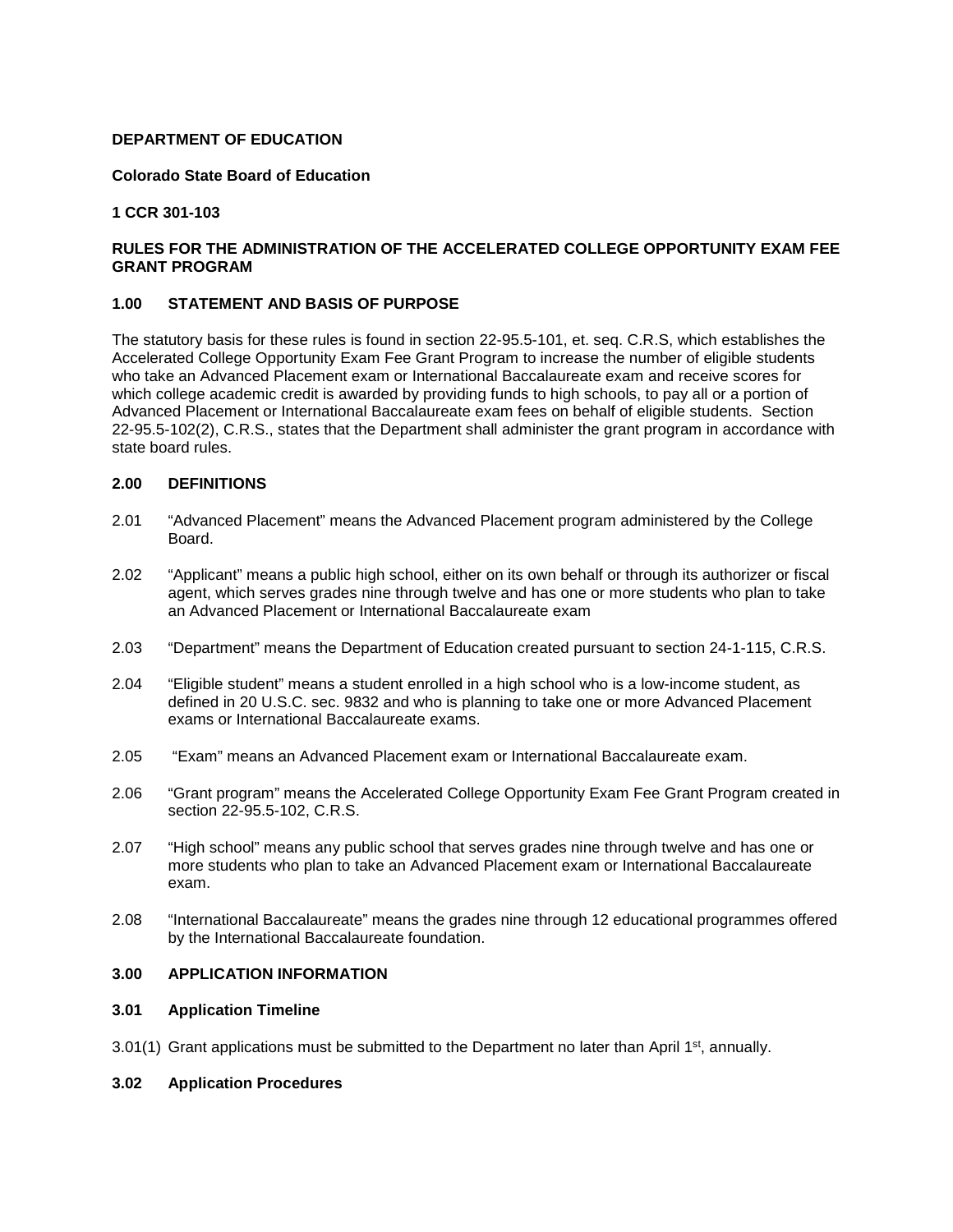- 3.02(1) The Department will implement the grant program and develop a grant application form. Each application must specify:
	- 3.02(1)(a) applicant name, including name of high school and district or other authorizer;
	- 3.02(1)(b) total number of exams for which the applicant requests funding;

3.02(1)(c) total number of eligible students planning to take exams for which the applicant requests funding;

3.02(1)(d) subject matter or name of exams for which the applicant is requesting funding;

3.02(1)(e) amount of federal funding (e.g. Title IV Part A and Title I) set aside, pledged or received to pay for exam fees, and for how many students and exams funding applies, if applicable;

 $3.02(1)(e)(i)$  assurance that funds from this program will not supplant federal funding pledged or received for the payment exam fees.

3.02(1)(f). assurance that grant funds will be used only for Advanced Placement exam or International Baccalaureate exam fees of eligible students as verified through the process outlined in section 3.03 of these rules;

 $3.02(1)(g)$  if the applicant is a high school that applies on its own, an assurance that its fiscal agent or authorizer has not applied for funding on its behalf for the same eligible students for which the high school is requesting funds.

 $3.02(2)$  By June 1<sup>st</sup>, applicants must verify in writing to the department the number of exams actually administered to eligible students.

### **3.03 Process for Student Eligibility**

3.03 (1) An applicant must verify and provide an assurance to the Department that a student for whom the applicant seeks a grant award for exam fees is an eligible student. In verifying and providing the assurance, applicants must confirm that an eligible student is a child ages five through 19, and from a low-income family, based on the following eligibility criteria

3.03(1)(a) The student qualifies for free or reduced-price lunches under the Richard B. Russell National School Lunch Act (42 U.S.C. 1751); or

3.03(1)(b) The student or his or her family is eligible for assistance under part A of title IV of the Social Security Act (42 U.S.C. 601); or

3.03(1)(c) The student is eligible to receive medical assistance under the Medicaid program under title XIX of the Social Security Act (42 U.S.C. 1396); or

3.03(1)(d) The student qualifies as low-income based on data used by the federal Department of Education to determine basic grants to states under 20 U.S.C. 6333; or

3.03(1)(e) The student is determined to be low-income through an alternate method that combines or extrapolates from the data in sections 3.03(1)(a) through 3.03(1)(d) of these rules.

### **3.04 Application Review Criteria**